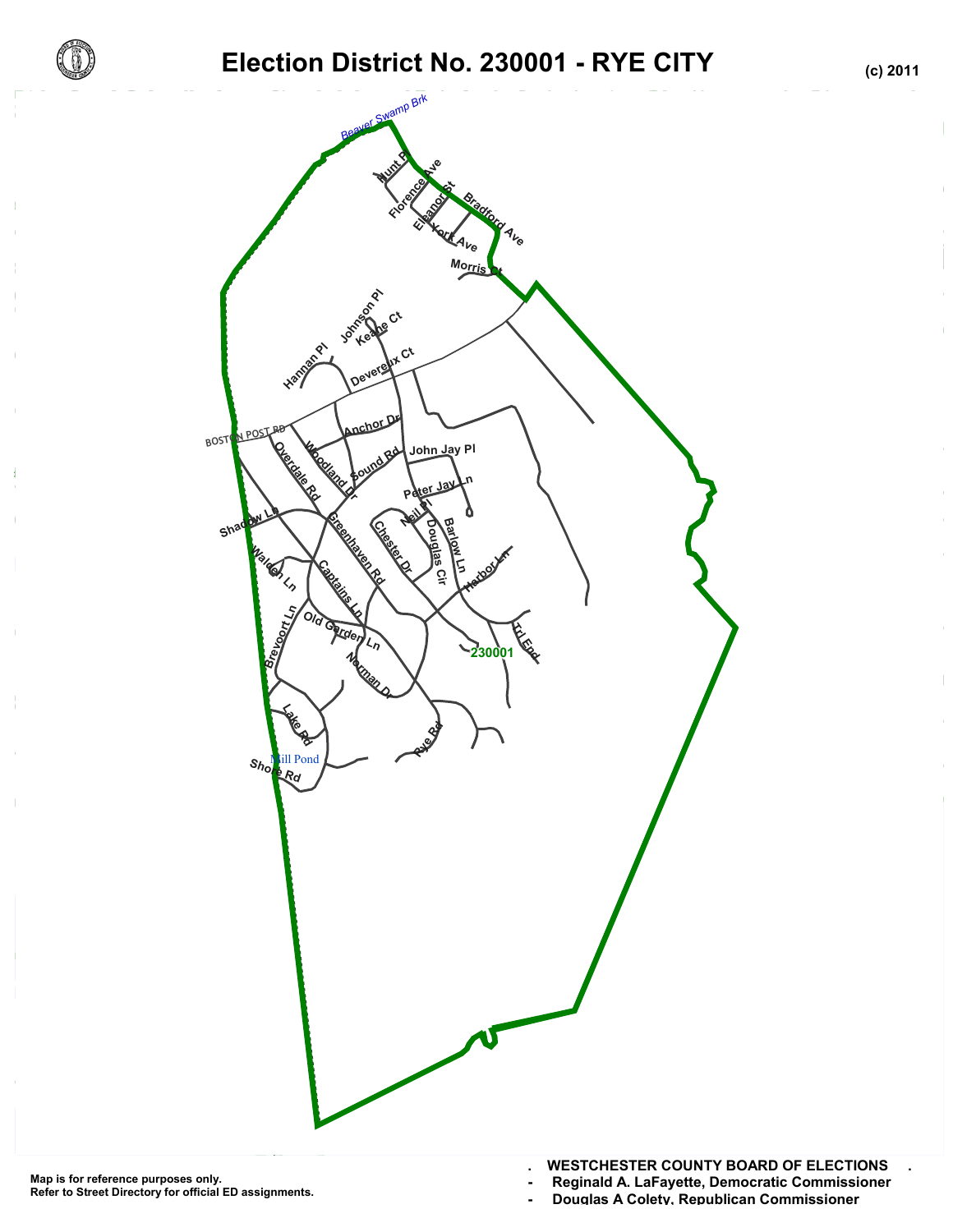



Map is for reference purposes only. Reginald A. LaFayette, Democratic Commissioner<br>Refer to Street Directory for official ED assignments. Douglas A Colety, Republican Com **Refer to Street Directory for official ED assignments.**

- **. WESTCHESTER COUNTY BOARD OF ELECTIONS .**
- 
-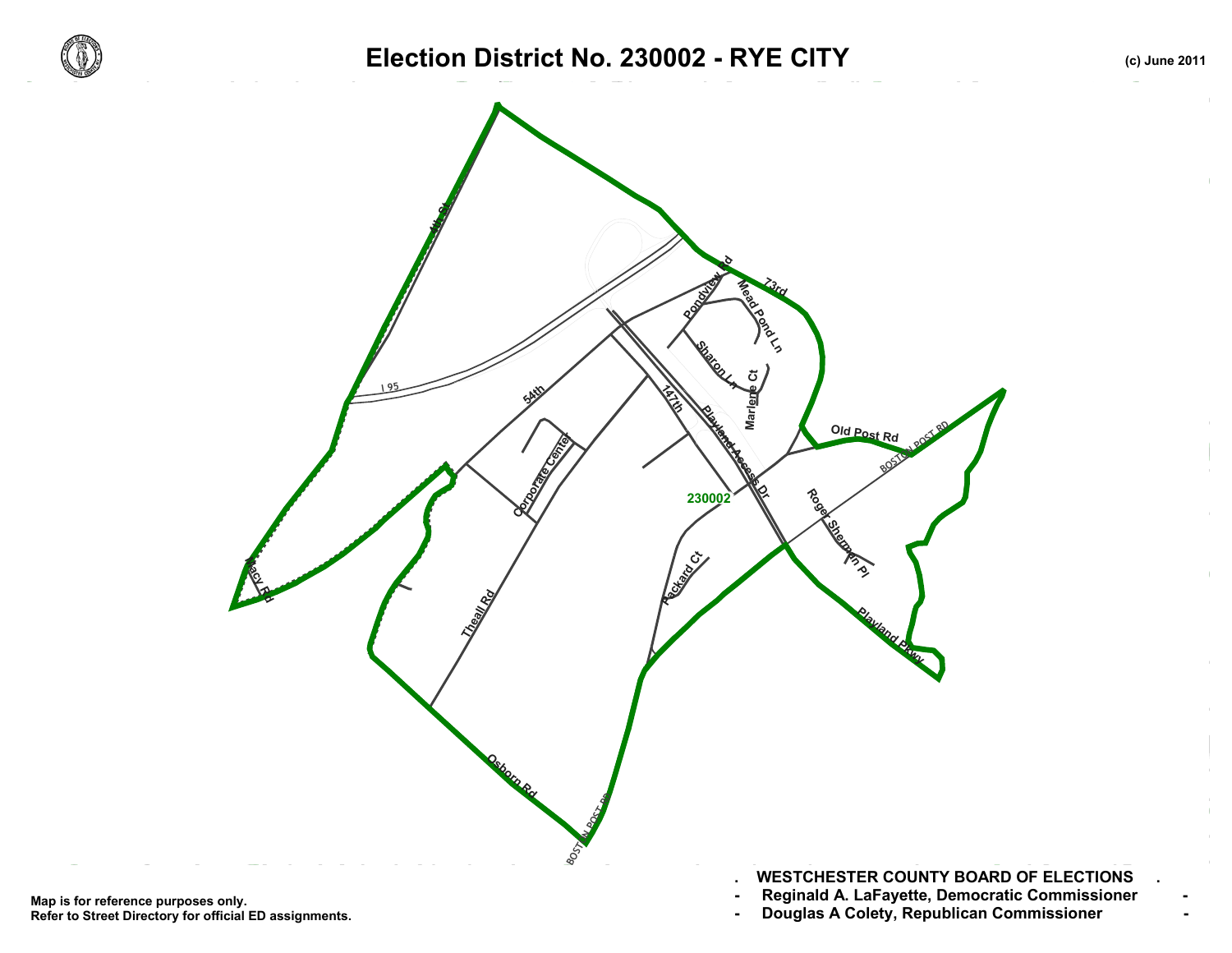

#### Election District No. 230003 - RYE CITY **(c)** June 2011



Map is for reference purposes only. Reginald A. LaFayette, Democratic Commissioner<br>Refer to Street Directory for official ED assignments. Douglas A Colety, Republican Com **Refer to Street Directory for official ED assignments.**

- 
-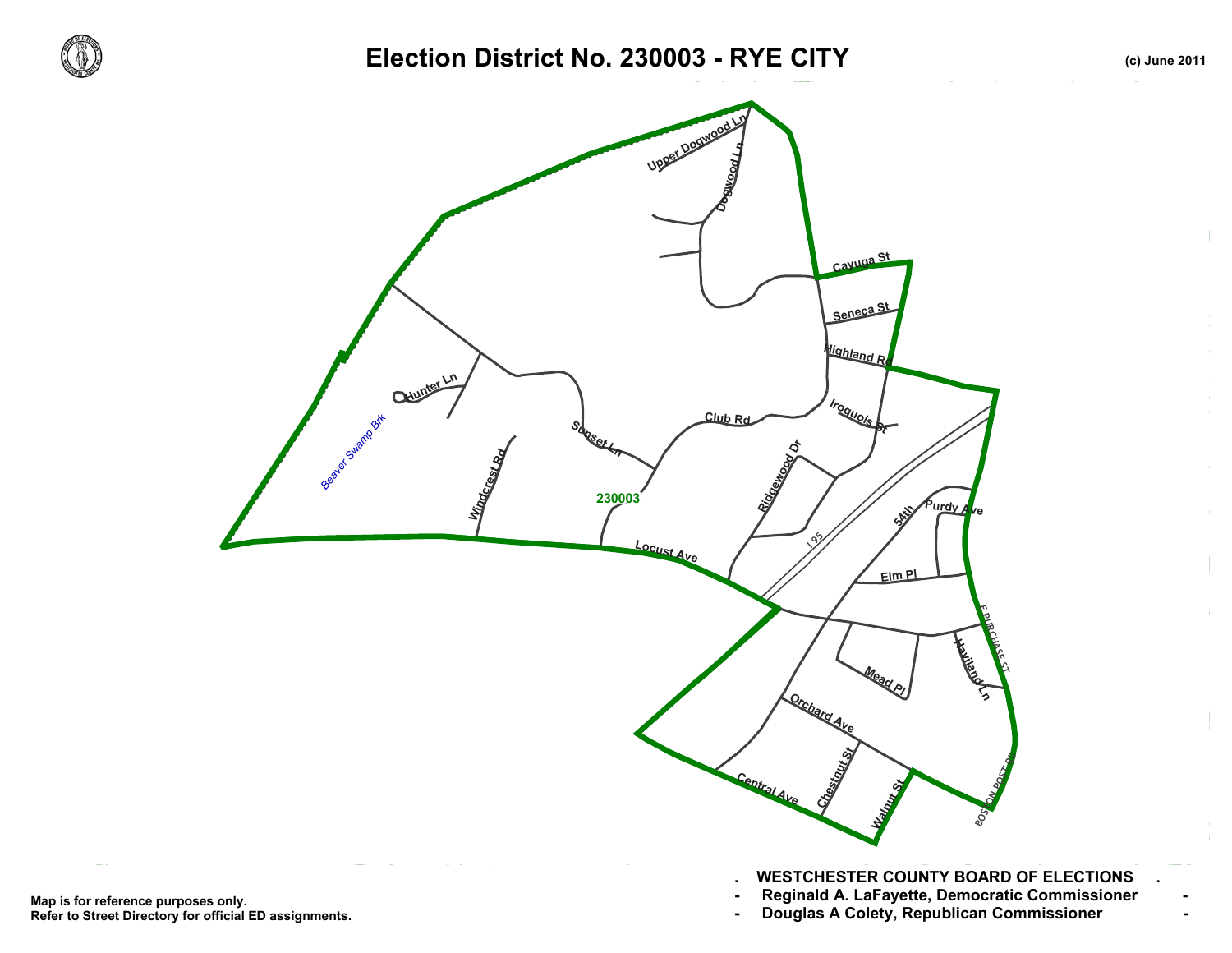

## **Election District No. 230004 - RYE CITY (c) 2011**



- **Reginald A. LaFayette, Democratic Commissioner -**
- **Douglas A Colety, Republican Commissioner -**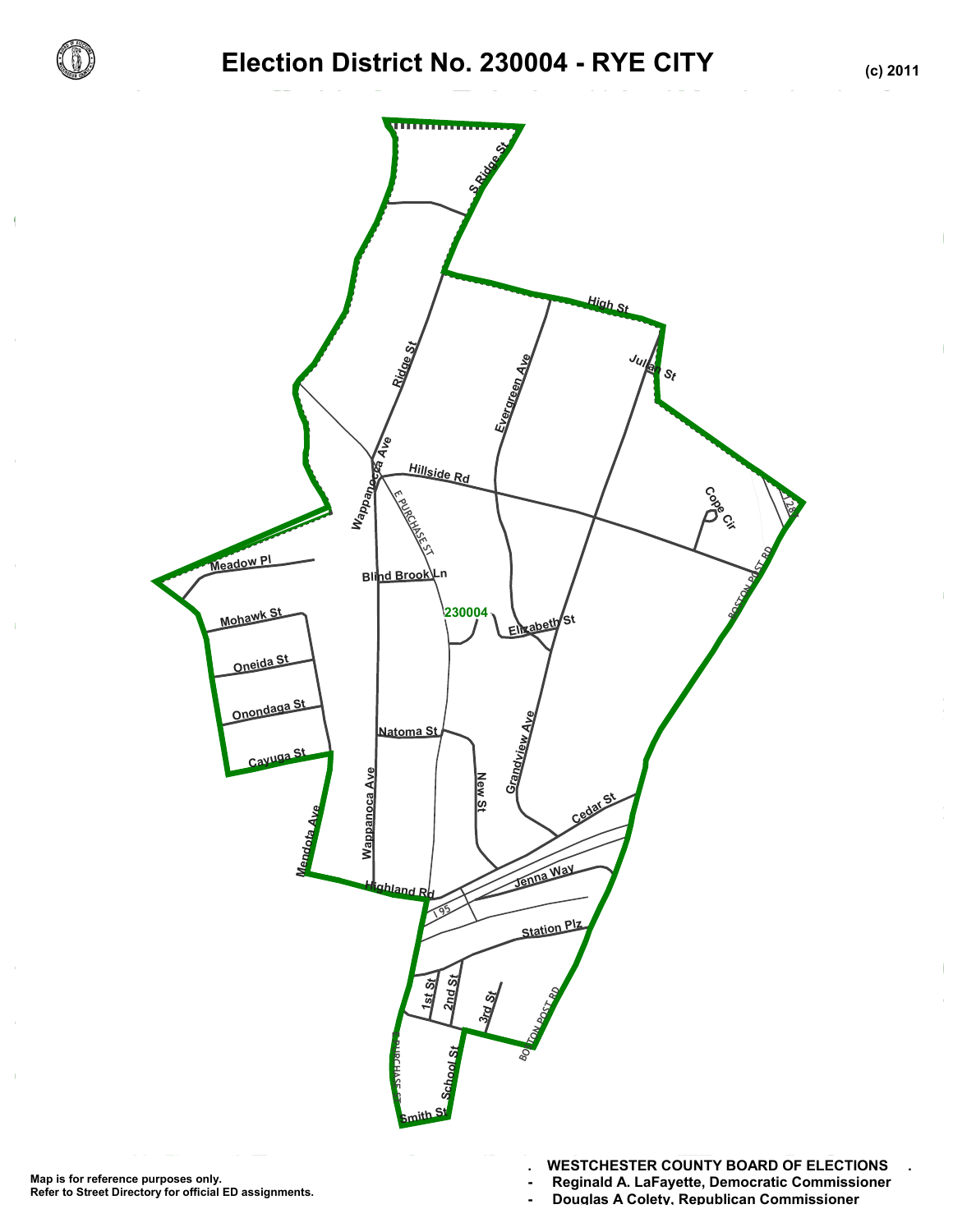

## **Election District No. 230005 - RYE CITY (c) 2011**



**. WESTCHESTER COUNTY BOARD OF ELECTIONS .**

**- Reginald A. LaFayette, Democratic Commissioner -**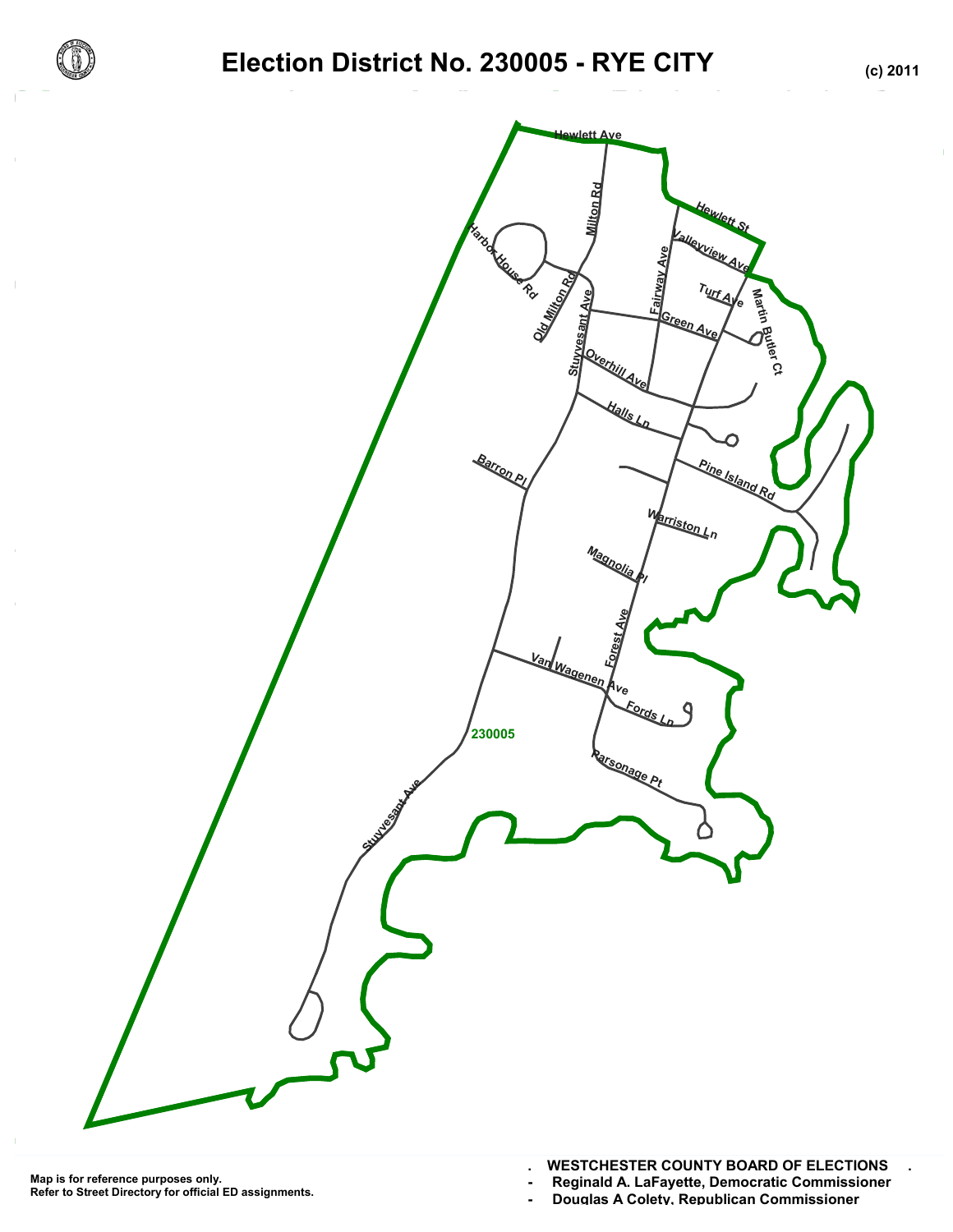



Map is for reference purposes only. Reginald A. LaFayette, Democratic Commissioner<br>Refer to Street Directory for official ED assignments. Douglas A Colety, Republican Com **Refer to Street Directory for official ED assignments.**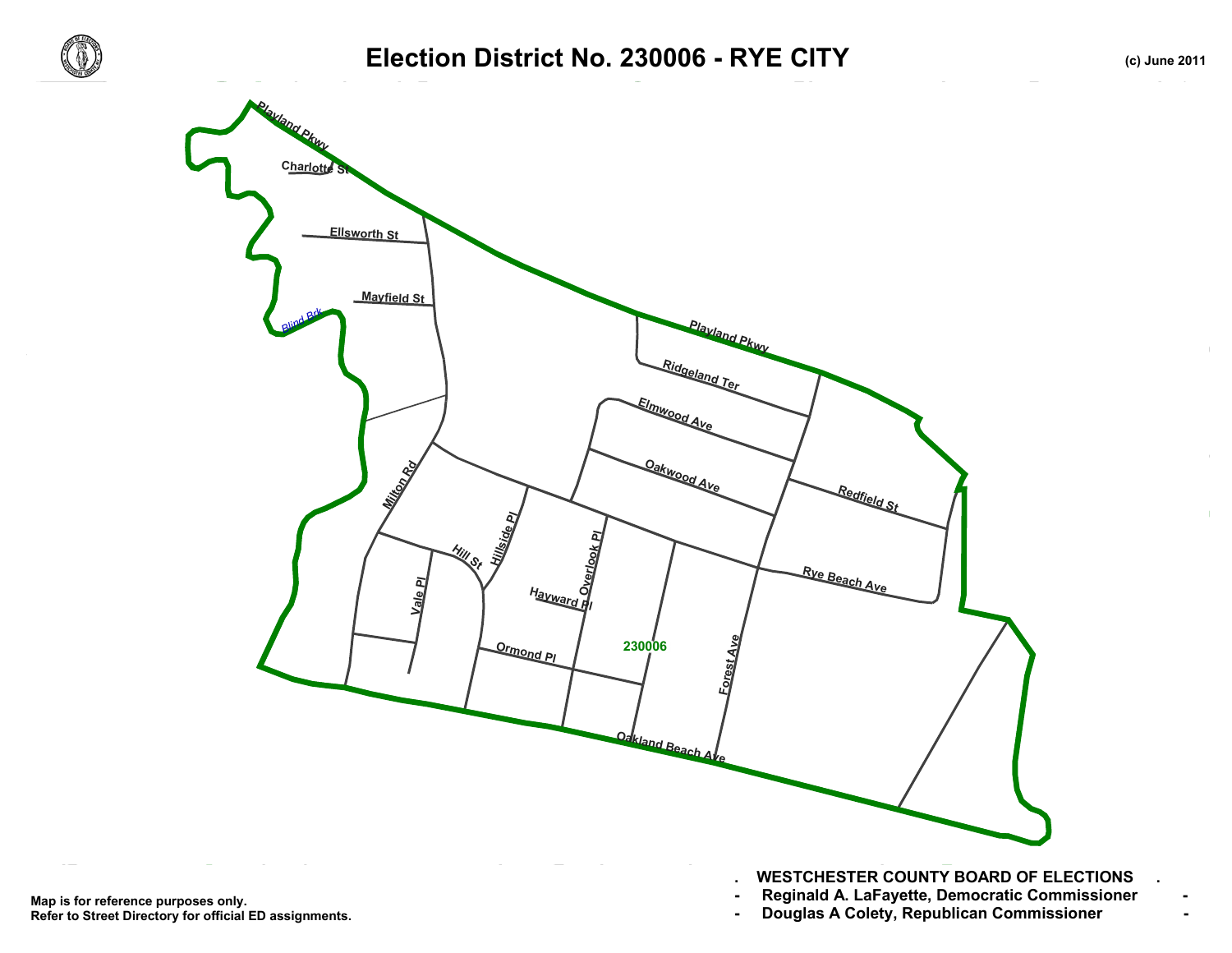

## **Election District No. 230007 - RYE CITY (c) 2011**



**. WESTCHESTER COUNTY BOARD OF ELECTIONS .**

**- Reginald A. LaFayette, Democratic Commissioner -**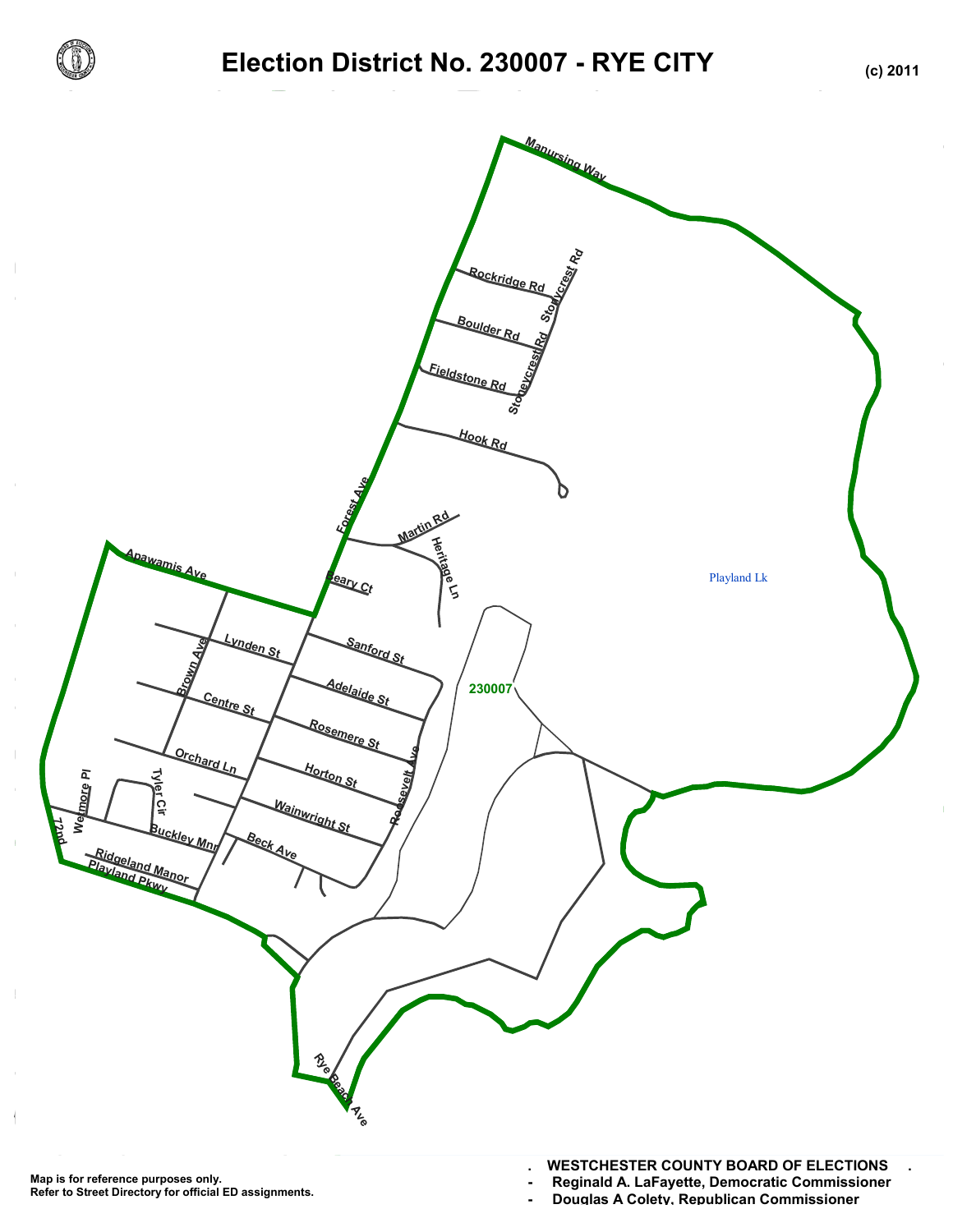

## **Election District No. 230008 - RYE CITY (c) 2011**



**. WESTCHESTER COUNTY BOARD OF ELECTIONS . - Reginald A. LaFayette, Democratic Commissioner -**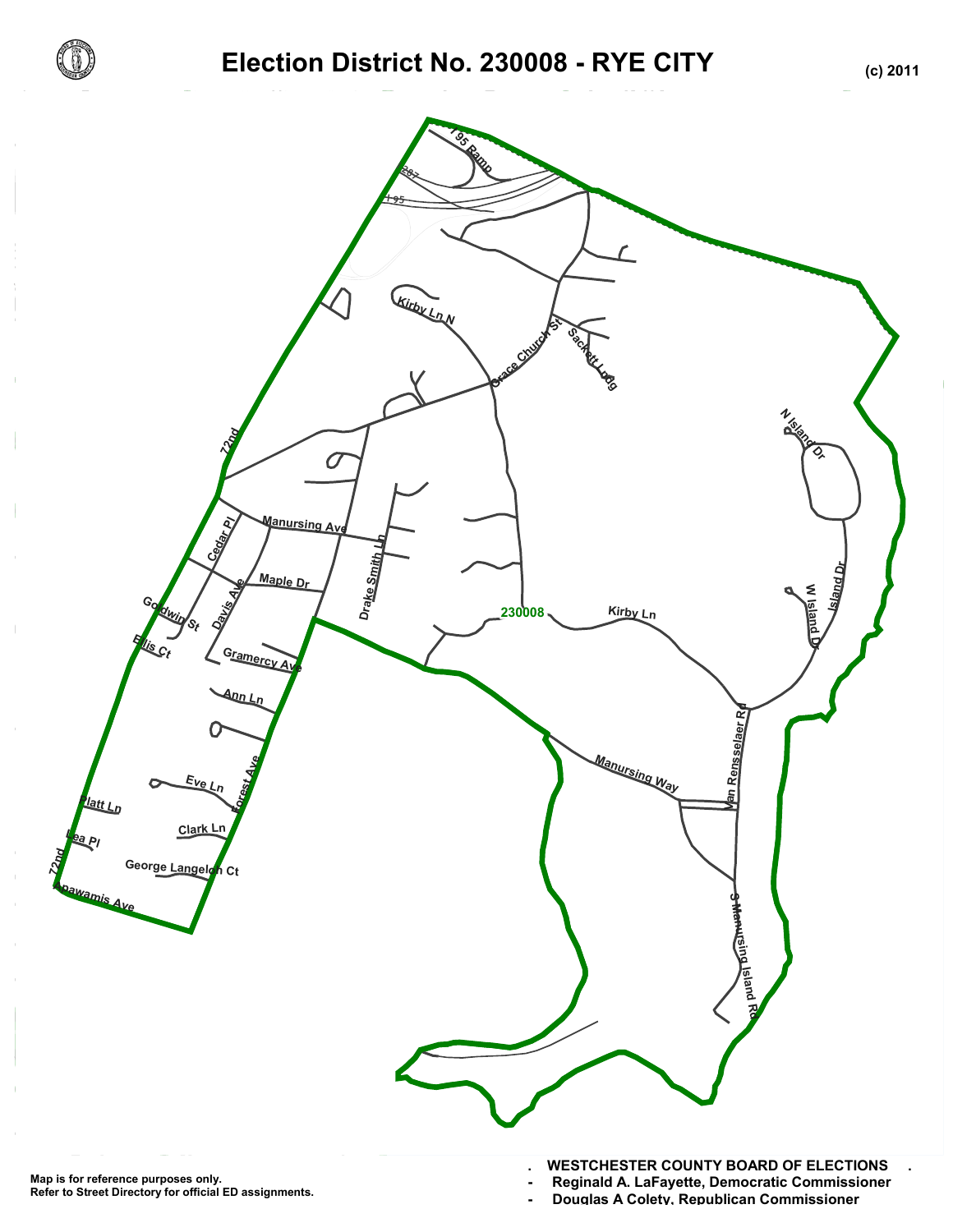

## **Election District No. 230009 - RYE CITY (c) 2011**



#### **. WESTCHESTER COUNTY BOARD OF ELECTIONS .**

**- Reginald A. LaFayette, Democratic Commissioner -**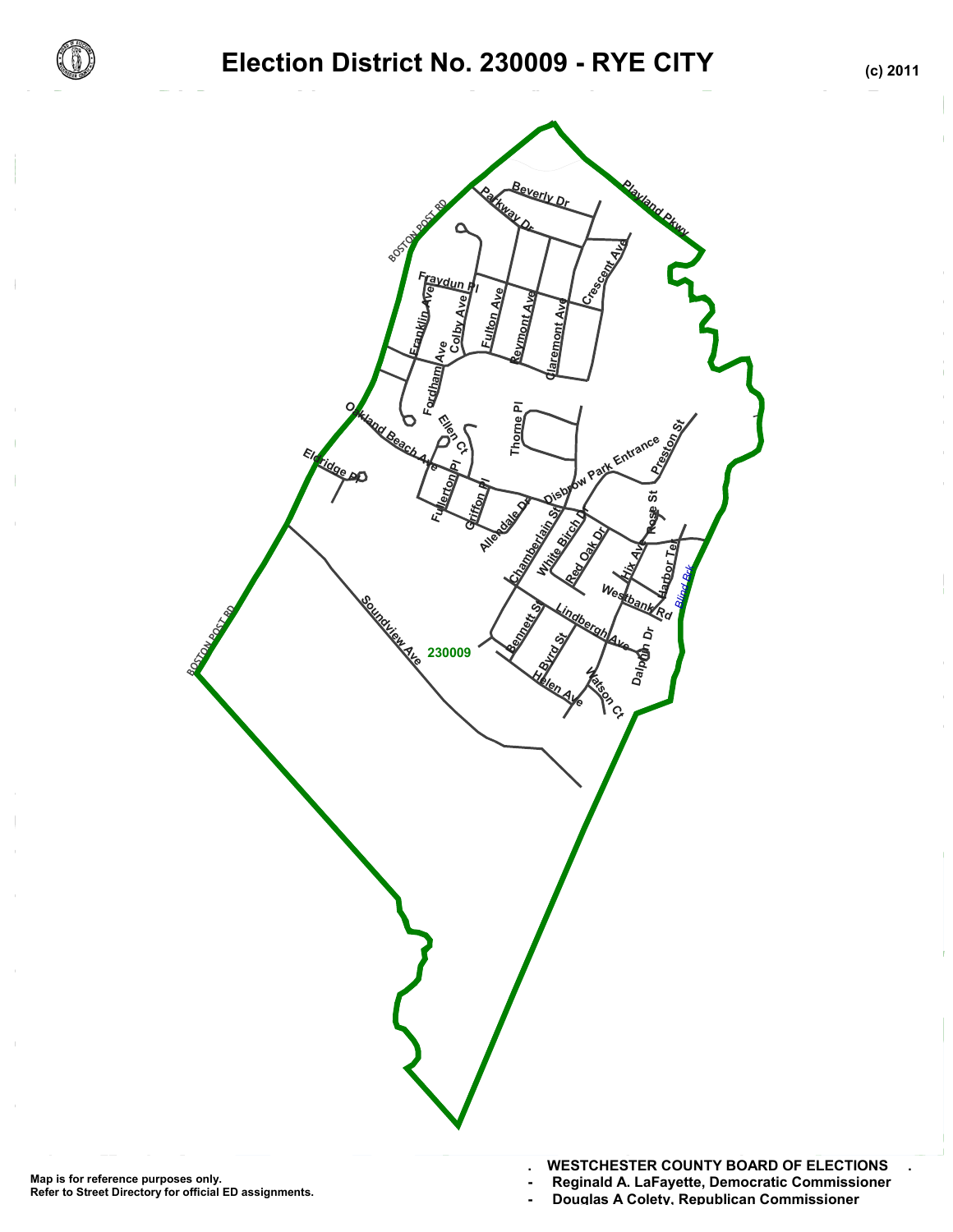

## **Election District No. 230010 - RYE CITY (c) 2011**



- **Reginald A. LaFayette, Democratic Commissioner -**
- **Douglas A Colety, Republican Commissioner -**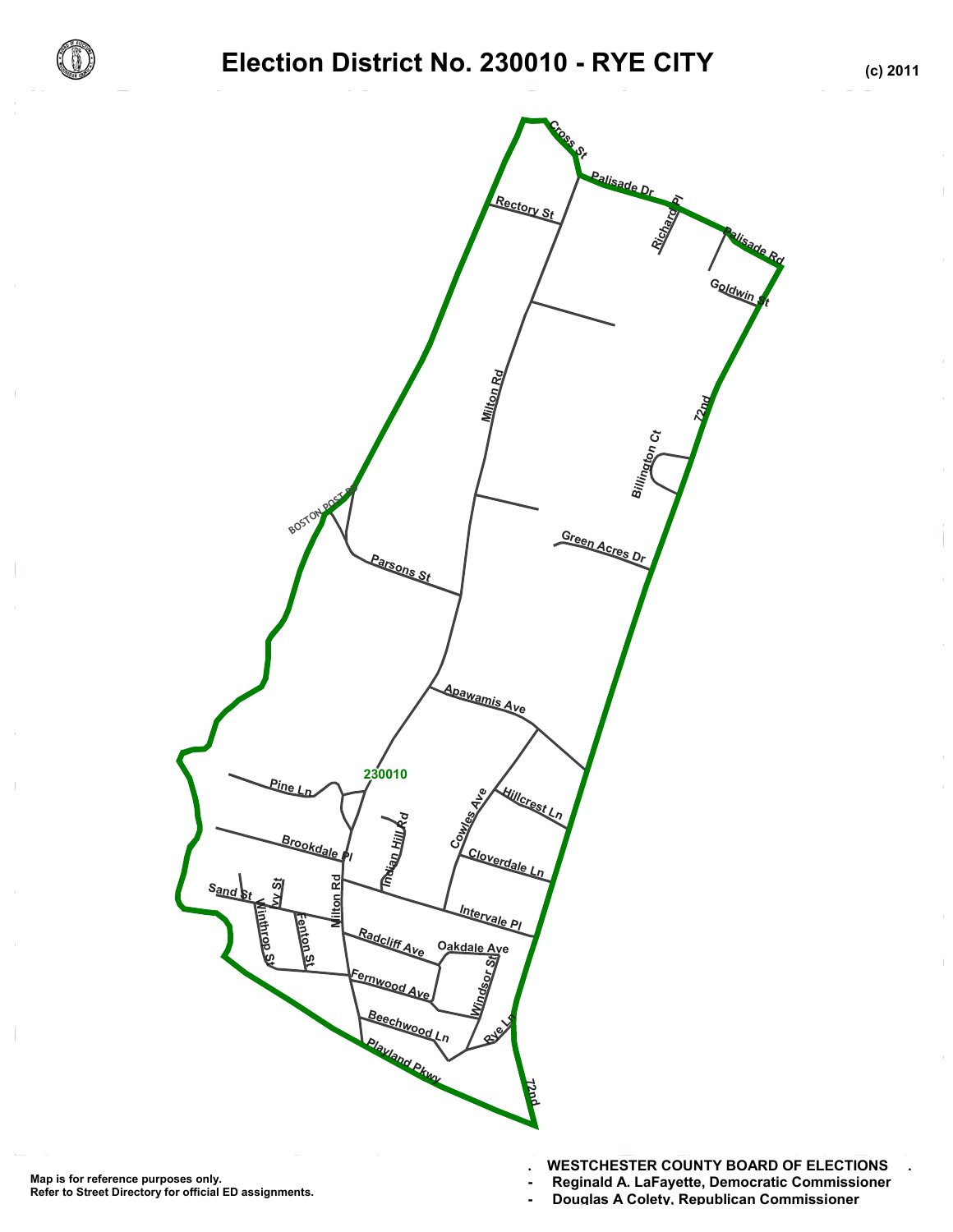

# **Election District No. 230011 - RYE CITY (c) 2011**



**<sup>-</sup> Reginald A. LaFayette, Democratic Commissioner -**

<sup>-</sup> Douglas A Colety, Republican Commissioner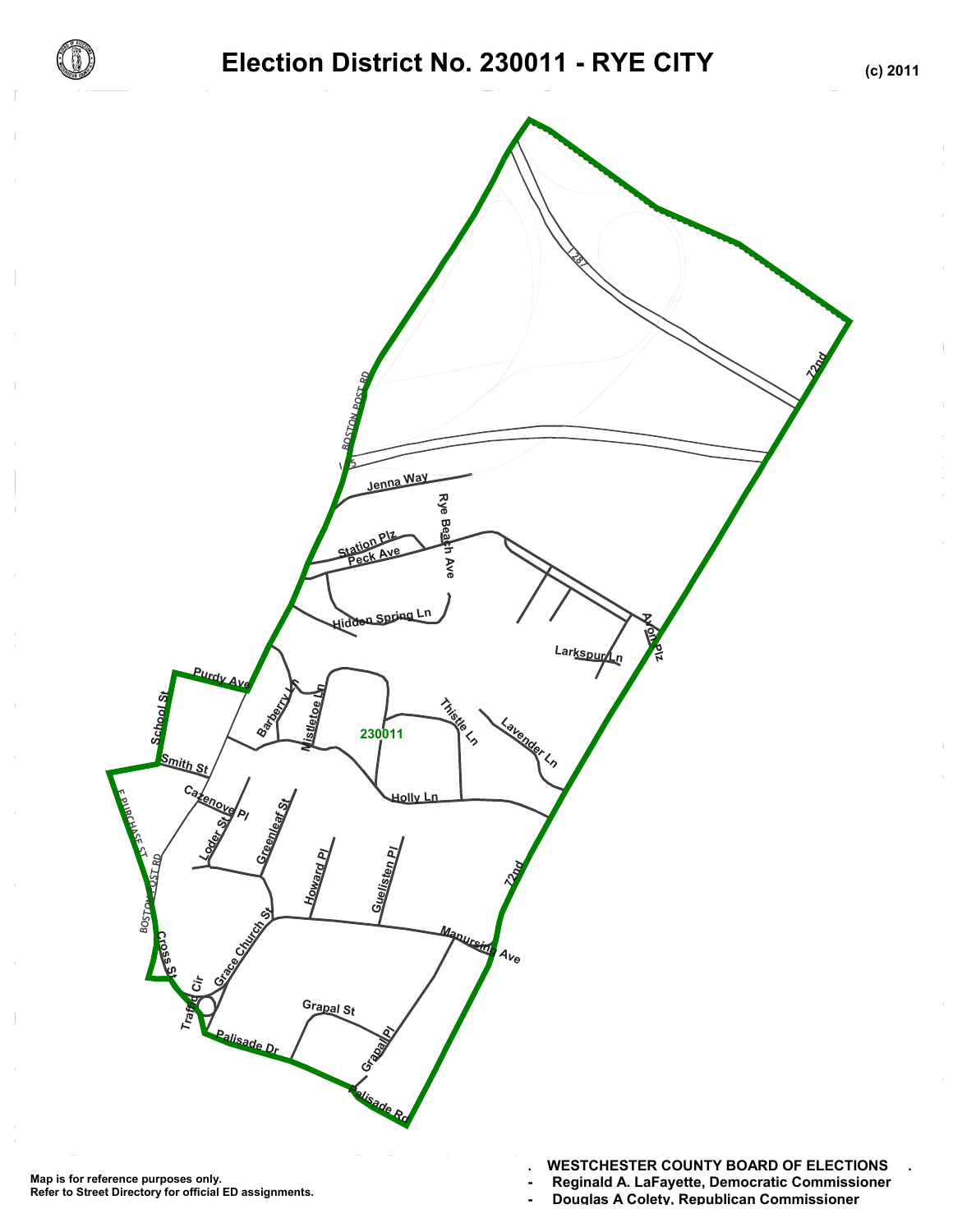



- **Reginald A. LaFayette, Democratic Commissioner -**
- Douglas A Colety, Republican Commissioner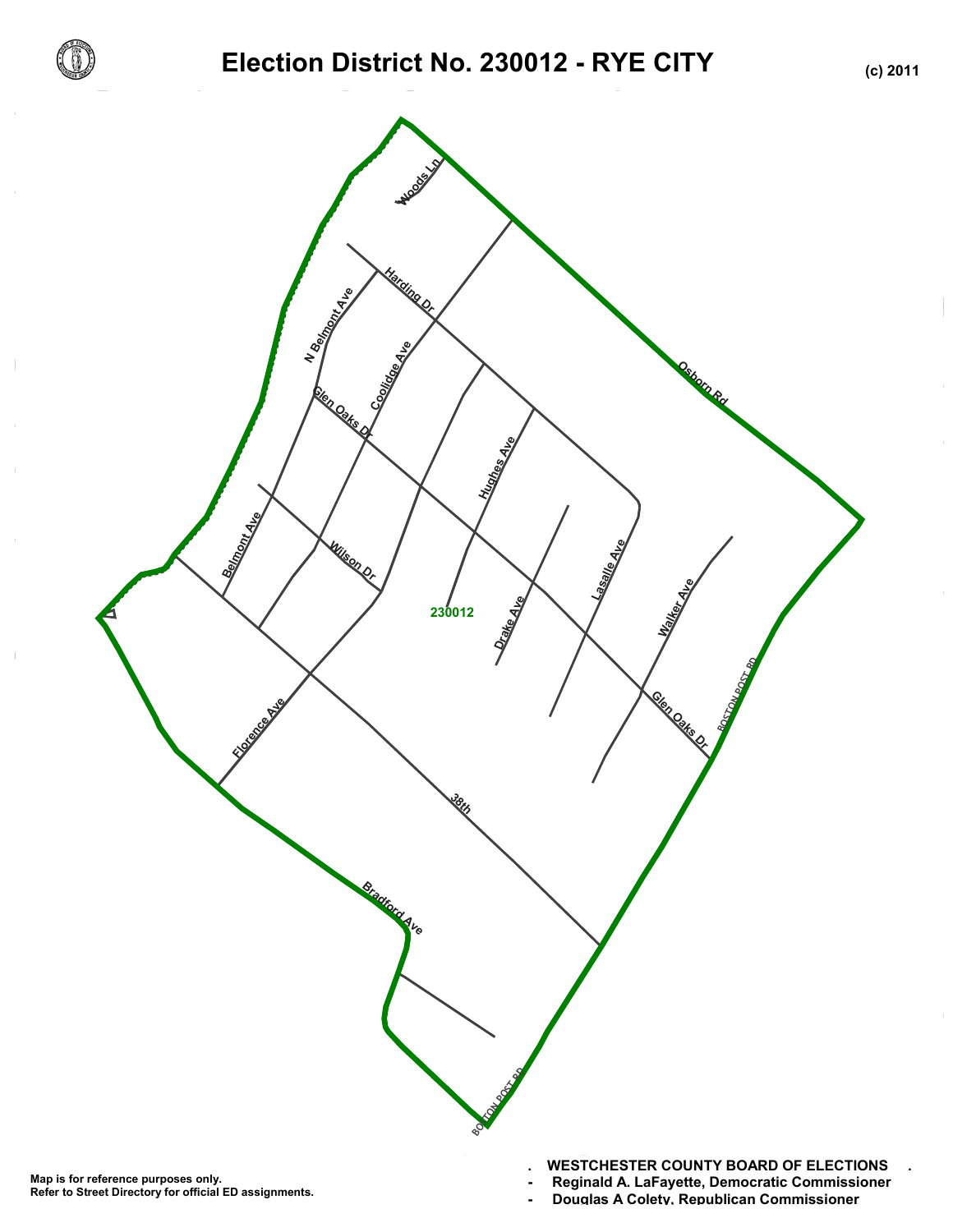



Map is for reference purposes only. Reginald A. LaFayette, Democratic Commissioner<br>Refer to Street Directory for official ED assignments. Douglas A Colety, Republican Com **Refer to Street Directory for official ED assignments.**

- 
-